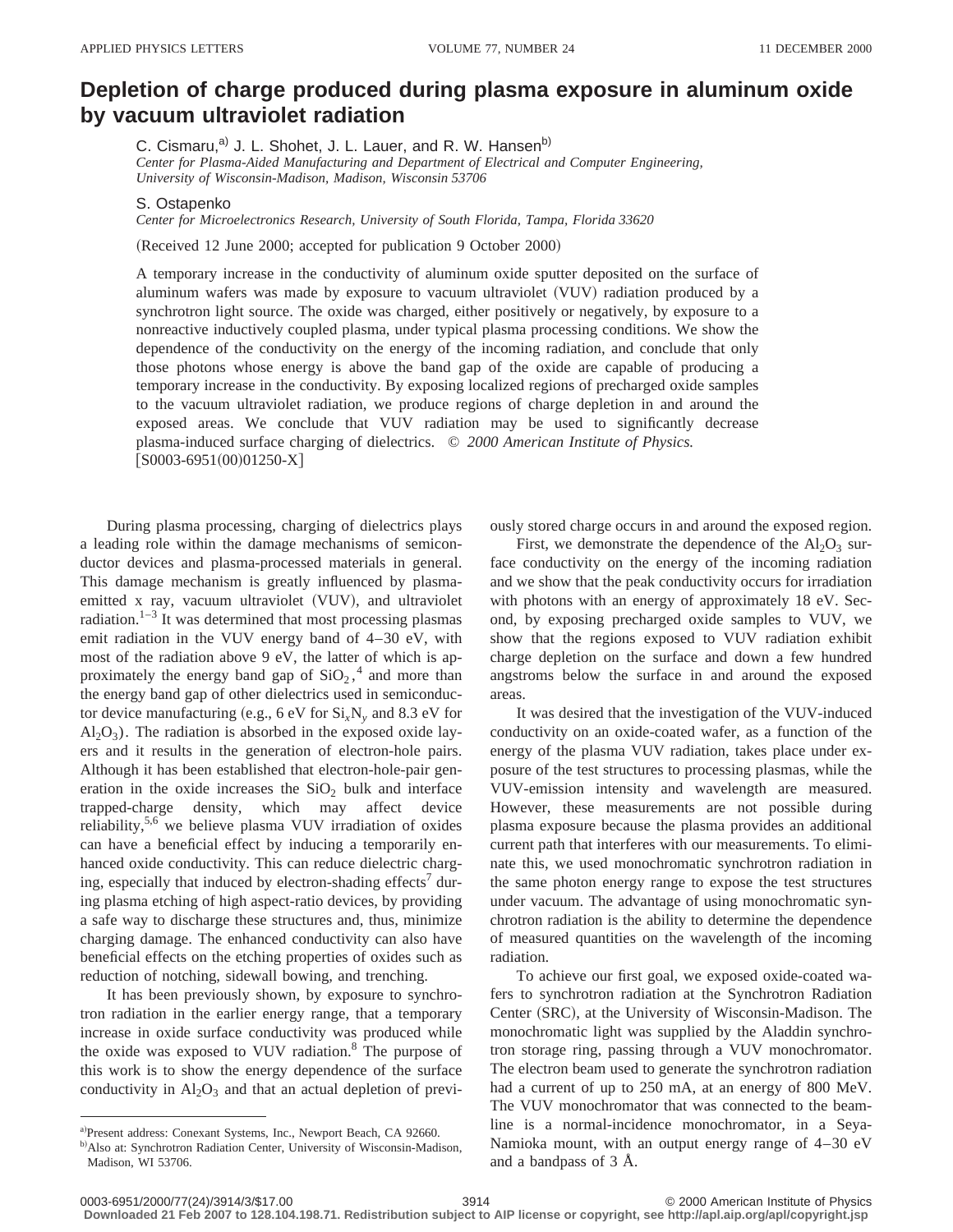

FIG. 1. Experimental setup used for the measurement of oxide surface conductivity under illumination with monochromatic VUV light.

The oxide-coated samples were mounted in a vacuum chamber coupled to the beamline monochromator. The mounting unit was set so as to have normal incidence of the VUV beam on the surface of the wafer. The monochromatic synchrotron light was focused on the sample (the position of the light spot is shown in Fig. 1), with a spot dimension of  $5$  $mm\times15$  mm. During the measurements, the chamber was evacuated to pressures in the  $10^{-8}$  Torr range. Two stainlesssteel electrodes were used to connect an outside current– voltage circuit to the sample also as shown in Fig. 1.

The current through the oxide sample was measured at a fixed bias voltage, 45 V, as the synchrotron light energy was varied between 5 and 20 eV. The oxide, in this case  $Al_2O_3$ , has an energy gap of approximately 8.3 eV, which is very similar to that of  $SiO<sub>2</sub>$ . The oxide was deposited by reactive sputtering and is 3000 Å thick. The dark current was measured by closing off the light source, but making the same sweep of energy, to make sure that there were no light leaks or other coupling to the circuit. In all cases, the dark current was at least one order of magnitude less than the conduction current. In addition, making sure that the incoming radiation does not hit the electrodes eliminates photoemission currents from being induced in the circuitry. The net oxide current (measured current less dark current) was normalized to a constant electron beam current  $(200 \text{ mA})$  and the photon flux at 15 eV. The normalized net conduction current as a function of incident photon energy is shown in Fig. 2. Note that no significant increase in conduction current occurs until the VUV photon energy approaches the band gap of the oxide, and we believe that the current due to secondary emission of electrons by the stainless-steel electrodes is small compared to the current produced by electron-hole pair creation in the oxide.

The effect of VUV radiation on depletion of charge is the key part of this work. In order to test this, samples were charged by placing them in a nonreactive argon inductively coupled plasma (ICP) for several minutes. The ICP power was 1 kW and two different sample bias conditions were used so as to produce a net positive or negative charge in the oxide. The former was achieved with 150 W radio frequency bias power and the latter with zero bias power. Figure  $3(a)$ shows a scan across the 11.5 cm sample using the contact



FIG. 2. Photon energy dependence of the normalized net photoconduction current along the  $Al_2O_3$  surface.

exposure to the VUV. The difference between positive and negative charging is quite clear.

The CPD technique employed in this work to determine the amount of charging induced by plasma exposure is an application of the Kelvin-probe technique, $10$  used for the measurement of work functions of different materials. The Kelvin-probe method measures the contact potential difference (difference in the work functions) between a vibrating Kelvin probe and the surface under analysis. In our case, by using oxide-coated wafers, the difference between measurements of plasma-exposed samples and nonexposed samples is the change in the oxide surface barrier, a direct function of the charge placed on the oxide's surface by plasma processing. Therefore, plasma induced oxide surface charge density can be expressed as  $V_{PDM} \epsilon_{ox} / d_{ox}$ , where  $V_{PDM}$  is the CPD potential measurement,  $\epsilon_{ox}$  is the oxide permitivity, and  $d_{ox}$ is the oxide thickness.

Since most plasma processing occurs with a positive charge being placed on the wafer, a CPD scan of a positively charged wafer was made after exposure to VUV, which is shown in Fig.  $3(b)$ . Three VUV exposures were made on the sample at 15 eV for 5, 30, and 300 s. The first exposure was made at the exact center of the sample, while the remaining two were displaced above and below the center by about 10 mm. Two CPD scans, at right angles to each other, show a dramatic change in the charge profiles. First, note that there is a significant decrease in charge at the center of the sample and an increase in charge towards the outside of the wafer. We believe that this is as a result of the VUV exposure that produces a temporary conductivity increase both on the surface of the oxide<sup>8</sup> and in the bulk.<sup>11</sup> The temporary increase in the conductivity in this area will tend to make this region an equipotential and charge flows outward from the central region to the outside, pushing the other charge ahead of it and resulting in a pileup at the edge of the wafer. In order to achieve this condition, the electron-hole pairs produced by

potential difference (CPD) technique<sup>9</sup> that was made before the VUV would have to be sufficiently dense so that ambi-<br>Downloaded 21 Feb 2007 to 128.104.198.71. Redistribution subject to AIP license or copyright, see http: